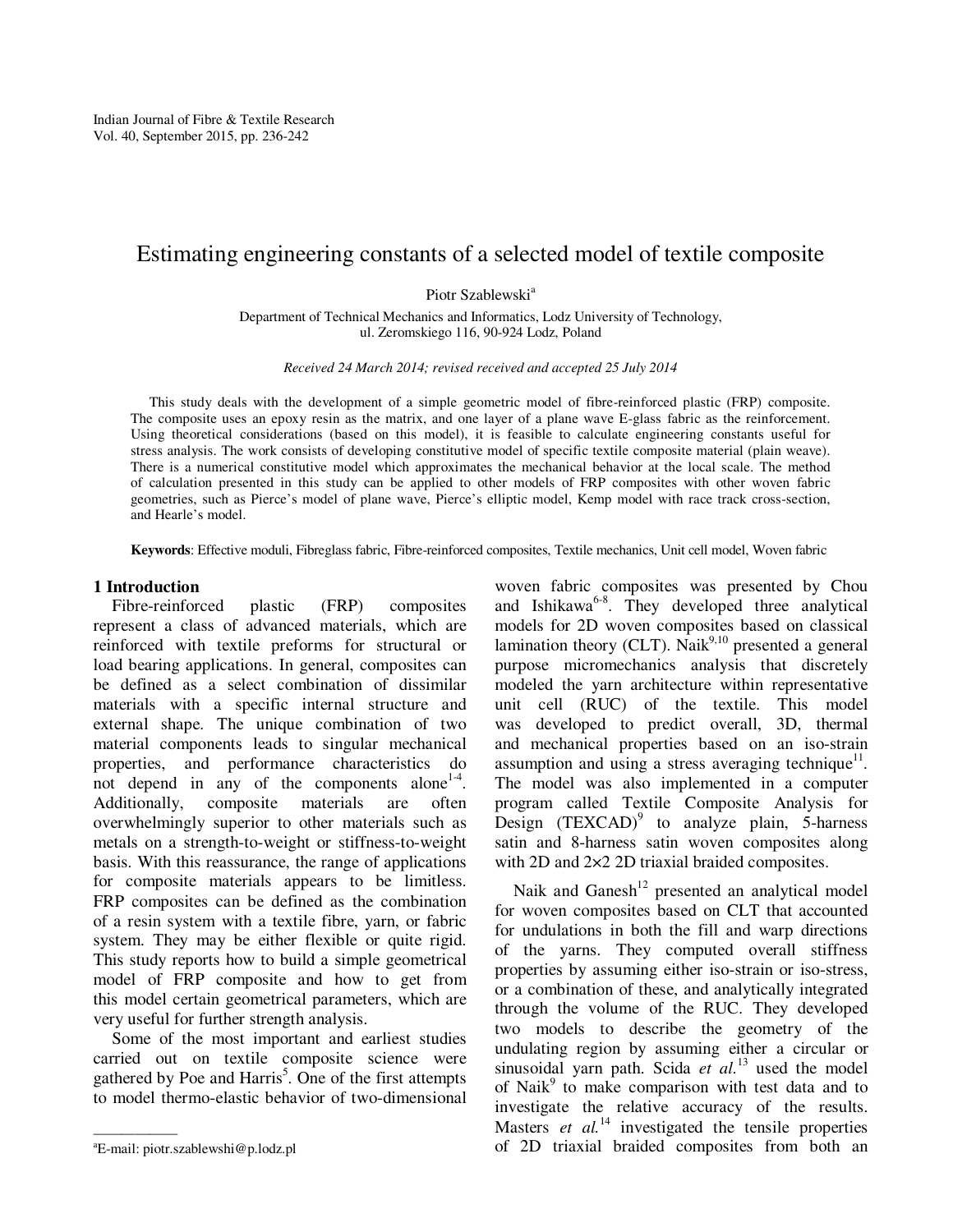experimental and analytical viewpoints. Various computer programs that can predict the properties of textile composites were also presented by Cox and Flanagan<sup>4</sup>, most of these programs were developed within the Advanced Composites Technology (ACT) Program sponsored by NASA Langley Research Center. Byun<sup>15</sup> also developed his own analytical model to determine three-dimensional elastic stiffness properties for 2D triaxial braided fabrics using either iso-strain or iso-stress assumption.

Although numerous analytical and numerical techniques have been used to predict the stiffness properties of both woven and braided composites, there are only a few models that have been developed for the strength prediction of textile composites. Ko and Pastore<sup>16</sup> used the yarn orientations to first estimate the strength of the fabric preform and then computed composite strength using a simple rule of mixture. Dow and Ramnath<sup>17</sup> modeled woven fabric composites using a simple geometry model that assumed a linear undulation path for the fill and warp yarns. They computed constituent fibre and matrix stresses from local stresses which were calculated using an iso-strain assumption and predicted failure based on the average stresses in the fibre and the matrix along with a maximum stress criterion.

An important characteristic of textile composites is that they exhibit non-linear shear behavior. The earlier analysis techniques to model damage propagation and strength of textile composites often made simplifying assumptions regarding the fabric architecture and did not account for both geometric and material nonlinearities. Naik<sup>18</sup> developed a general-purpose analysis technique for the prediction of failure initiation, damage progression and strength of 2D woven and braided composite materials, including the effects of nonlinear shear response and nonlinear material response. Naik also predicted failure within the RUC by discretizing the yarns into slices, averaging the stresses over the volume of the RUC to get the overall stiffness matrix. Theoretical calculation of predicted properties of textile composites needs a proper constructed and used geometric model.

Optimal design problems of textile composite structures, taking into account shape and orientation of fibres, is the main topic of many studies and works. In separate studies<sup>19,20</sup> various methods of solving that problem have been presented, using traditional optimization methods. Optimal design of multilayer composite reinforced with fibres was a topic of another work<sup>21</sup>, where the main method in optimization process is the method based on genetic algorithms. Two different approaches to design reinforced composite flywheels are also presented $2^2$ . The first approach is based on a discrete model of reinforcement. In the second approach, the material of reinforced flywheel is subjected to homogenization procedure using the Halpin-Tsai assumption and then the continuity of both static and kinematic fields within flywheel domain is preserved.

This study deals with the development of a simple geometric model of fibre-reinforced plastic (FRP) composite, which is not limited to small crimp angles only.

## **2 Materials and Methods**

## **2.1 Materials**

In this study, for numerical calculations, epoxy resin was used as the matrix, and fibreglass yarn for the plane wave fabric was used as the reinforcement to prepare composite.

#### **2.2 Methods**

## *2.2.1 Calculation of the Effective Moduli of FRP Composite*

Sinusoidal model of FRP composite, as developed earlier<sup>23</sup>, was used to predict its geometric properties, for the next step in mechanical analysis. Present study is the continuation of earlier work<sup>23</sup>, and hence the information and details are already reported therein.

Figure 1 presents the real cross-sectional area of FRP composite. The composite is made of a single layer plain woven fabric as reinforcement and thermoset resin. Figure 2 represents a cross-section along the warp of an idealized unit cell of a single layer plain woven fabric (the representative unit cell - RUC). More details about this geometric model of FRP composite are reported in earlier study<sup>23</sup>.



Fig. 1—Real cross-sectional area of FRP composite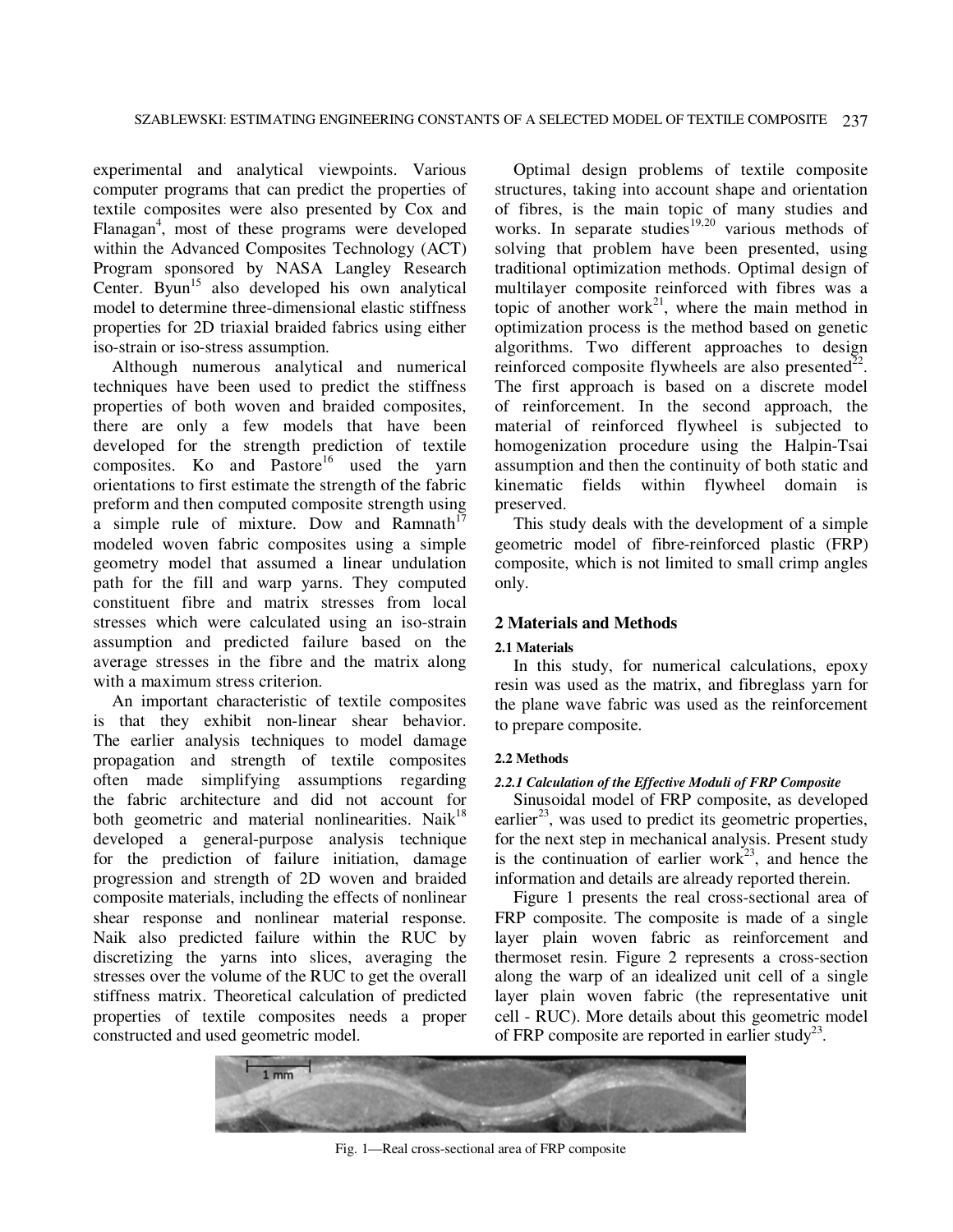Let the stress vector and strain vector in the global coordinate system  $(x, y, z)$  be denoted by  $\sigma$  and  $\varepsilon$ , as shown below:

$$
\sigma^{\mathrm{T}} = [\sigma_x, \sigma_y, \sigma_z, \sigma_{yz}, \sigma_{zx}, \sigma_{xy}], \qquad \qquad \dots (1)
$$

$$
\boldsymbol{\varepsilon}^{\mathrm{T}} = [\varepsilon_x, \varepsilon_y, \varepsilon_z, \gamma_{yz}, \gamma_{zx}, \gamma_{xy}] \qquad \qquad \dots (2)
$$

As it is known<sup>3</sup>, the stress-strain form of Hooke's law in the on-axis coordinates is  $\sigma = C\varepsilon$ , where *C* is the symmetric 6×6 elasticity matrix. In general, the strain energy of a linear elastic solid is

$$
U = \frac{1}{2} \int_{V} \sigma^{T} \varepsilon \, dV = \frac{1}{2} \int_{V} \varepsilon^{T} C \varepsilon \, dV, \qquad \qquad \dots (3)
$$

where  $V = 4a^2H$  is the volume of the RUC.

The RUC is assumed to be composed of three linear elastic phases, namely two warp yarns, two fill yarns, and resin matrix. Therefore, the strain energy can be expressed as

$$
U = \frac{1}{2} \int_{V_W} \mathcal{E}_w^{\mathrm{T}} C_w \mathcal{E}_w \, dV + \frac{1}{2} \int_{V_f} \mathcal{E}_f^{\mathrm{T}} C_f \mathcal{E}_f \, dV + \frac{1}{2} \int_{V_r} \mathcal{E}_r^{\mathrm{T}} C_r \mathcal{E}_r \, dV
$$
\n
$$
\dots \text{ (4)}
$$

Indexes *w*, *f*, *r* denote warp, fill and resin matrix respectively. Homogenization of the RUC to determine its effective moduli is based on the iso-strain assumption (the strains are spatially uniform). By this iso-strain assumption the strain vector can be taken out of the integrand *U* and the strain energy can be written in the following form:

$$
U = \frac{1}{2} \varepsilon^{T} \left( \int_{V_{w}} C_{w} dV + \int_{V_{f}} C_{f} dV + \int_{V_{r}} C_{r} dV \right) \varepsilon = \frac{V}{2} \varepsilon^{T} C_{eq} \varepsilon ,
$$
\n(5)

where  $C_{eq}$  is the equivalent elasticity matrix of the RUC, defined by

$$
C_{eq} = \frac{1}{V} \int\limits_V C \, dV \quad . \tag{6}
$$

Therefore, the equivalent elasticity matrix is the sum of the volume integral of the elasticity matrices over each phase, as shown below:

$$
C_{eq} = \frac{1}{V} \left( \int\limits_{V_w} C_w dV + \int\limits_{V_f} C_f dV + \int\limits_{V_r} C_r dV \right) \qquad \qquad \dots (7)
$$

The volume of the RUC is subdivided into the volume of two warp yarns  $V_w = 2Al$ , the two fill yarns  $V_f = 2Al$  and the volume of the resin matrix  $V_r = V - 4Al$ , where *A* is the cross-sectional area of the yarns (same for warp and fill), and *l* denotes the arc length of one of these identical yarns. Let *Ceqw* , *Ceqf* , *Ceqr* denote

$$
C_{eqw} = \frac{1}{2Al} \int_{V_w} C_w \, dV \cdot C_{eqf} = \frac{1}{2Al} \int_{V_f} C_f \, dV \cdot C_{eqr} = \frac{1}{V_r} \int_{V_r} C_r \, dV \cdot \dots (8)
$$

Thus,

$$
C_{eq} = V_w C_{eqw} + V_f C_{eqf} + V_r C_{eqr} \t\t(9)
$$

The volume fractions of the warp yarns, fill yarns and resin are given by the following equations:

$$
V_w = V_f = 2Al/V, \ V_r = V_r/V = 1 - V_w - V_f \ \dots (10)
$$

According to sinusoidal model assumptions<sup>23</sup>, the centerline of the warp and fill yarns path in RUC is specified by:

$$
z_w(x) = \begin{cases} (t/2)\sin(\pi x/L_u) & \text{for } x \in (0, L_u/2), \\ t/2 & \text{for } x \in (L_u/2, a - L_u/2), \\ -(t/2)\sin(\pi(x - a)/L_u) & \text{for } x \in (a - L_u/2, a), \\ \dots & \dots & (11) \end{cases}
$$

$$
z_f(y) = \begin{cases} -(t/2)\sin(\pi y/L_u) & \text{for } y \in (0, L_u/2), \\ t/2 & \text{for } y \in (L_u/2, a - L_u/2), \\ (t/2)\sin(\pi (y - a)/L_u) & \text{for } y \in (a - L_u/2, a), \\ \dots & (12) \end{cases}
$$

The derivatives of a functions  $z_w(x)$  and  $z_f(y)$ for  $x \in (0, L_u/2)$ ,  $y \in (0, L_u/2)$  are as given below:

$$
\frac{dz_w(x)}{dx} = z'_w = \tan \beta_w = [\pi t/(2L_u)] \cos(\pi x/L_u) \dots (13)
$$

$$
\frac{dz_f(y)}{dy} = z'_f = \tan \beta_f = [-\pi t/(2L_u)]\cos(\pi y/L_u) \dots (14)
$$

The crimp angle  $\beta_c$  (Fig. 2) can be expressed as:  $\tan \beta_c = \tan \beta_w (x = 0) = |\tan \beta_f (y = 0)| = \pi t / (2L_u) \dots (15)$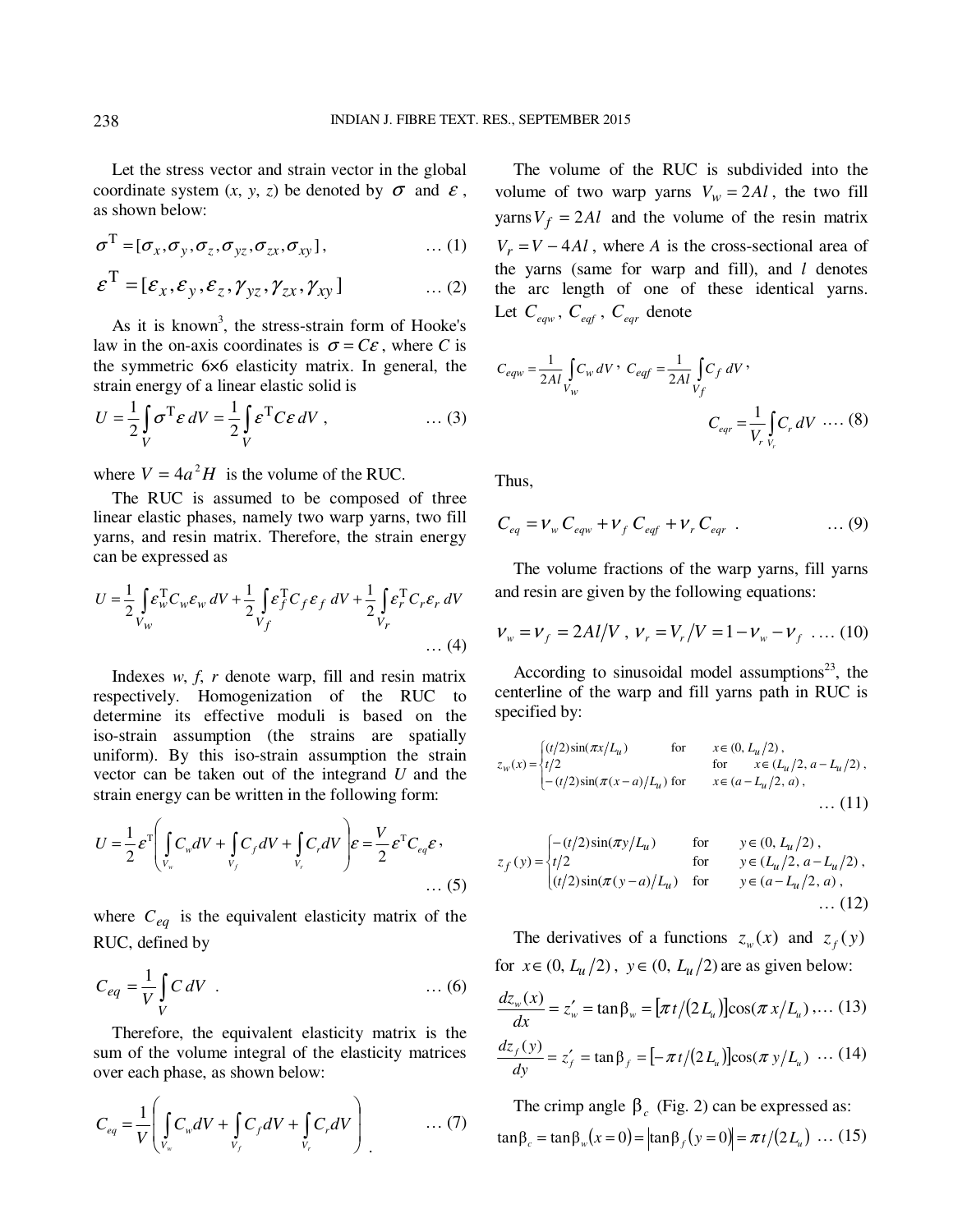The functions  $z'_w$  and  $z'_f$  over one-half of the length of the warp and fill yarn are

$$
z'_{w} = \begin{cases} \n\tan \beta_{c} \cos(\pi x/L_{u}) & \text{for} & x \in (0, L_{u}/2), \\
0 & \text{for} & x \in (L_{u}/2, a - L_{u}/2), \\
-\tan \beta_{c} \cos[\pi(x-a)/L_{u}] \text{for} & x \in (a - L_{u}/2, a), \\
\dots (16) & \dots (16) \n\end{cases}
$$

$$
z'_{f} = \begin{cases} -\tan \beta_{c} \cos(\pi y/L_{u}) & \text{for } y \in (0, L_{u}/2), \\ 0 & \text{for } y \in (L_{u}/2, a - L_{u}/2), \\ \tan \beta_{c} \cos[\pi(y-a)/L_{u}] & \text{for } y \in (a - L_{u}/2, a). \end{cases}
$$
 (17)

The volume elements of a warp (*w*) and fill (*f*) yarn are represented by

$$
dV_w = A\sqrt{1 + (z'_w)^2} dx, \ dV_f = A\sqrt{1 + (z'_f)^2} dy \quad \dots (18)
$$

The filaments composing the yarn are assumed to be parallel and not twisted. Denote the orthogonal, on-axis directions at an arbitrary point in a yarn as (1,2,3), where the 1-axis is parallel to the filaments, and the 2-axis is normal to the *z*-axis of the RUC. It is a local coordinate system connected with yarn. Let  $\theta$  denotes the angle of rotation about the *z*-axis transforming the Cartesian systems  $(x, y, z) \rightarrow (x_1, y_1, z_1)$ , where  $z_1$ -direction is the same as the *z*-direction. Consider a second rotation through angle  $\beta$  about the *y*<sub>1</sub>-axis transforming the Cartesian systems  $(x_1, y_1, z_1) \rightarrow (1, 2, 3)$ , where 2-direction is the same as the  $y_1$ -direction. Figure 3 shows rotations from RUC directions (*x*,*y*,*z*) off-axis configuration to yarn directions  $(1,2,3)$  on-axis configuration.  $(x,y,z)$  is the global coordinate system.

The direction cosine matrix of the rotations from RUC direction to the yarn  $(1,2,3)$  directions<sup>3</sup> are given by

$$
\begin{bmatrix} x & y & z \\ 1 & a_{11} & a_{12} & a_{13} \\ 2 & a_{21} & a_{22} & a_{23} \\ a_{31} & a_{32} & a_{33} \end{bmatrix} = \begin{bmatrix} \cos\beta\cos\theta & \cos\beta\sin\theta & \sin\beta \\ -\sin\theta & \cos\theta & 0 \\ -\sin\beta\cos\theta & -\sin\beta\sin\theta & \cos\beta \end{bmatrix} \dots (19)
$$

In the on-axis system, let  $\sigma_0$  denotes the vector of stress components;  $\varepsilon_0$  the vector of engineering strains;  $C_0$  the symmetric  $6\times 6$  elasticity matrix; and *S*0, the symmetric 6×6 compliance matrix. The components of the stress and strain vectors are

$$
\sigma_0^{\mathrm{T}} = [\sigma_1, \sigma_2, \sigma_3, \sigma_{23}, \sigma_{31}, \sigma_{12}], \qquad \qquad \dots (20)
$$

$$
\boldsymbol{\varepsilon}_0^{\mathrm{T}} = [\varepsilon_1, \varepsilon_2, \varepsilon_3, \gamma_{23}, \gamma_{31}, \gamma_{12}]. \tag{21}
$$

The stress-strain form of Hooke's law in the on-axis coordinates is  $\sigma_0 = C_0 \varepsilon_0$  and the strain-stress form is  $\varepsilon_0 = S_0 \sigma_0$ . The elasticity matrix is the inverse of the compliance matrix  $C_0 = S_0^{-1}$  or  $S_0 = C_0^{-1}$ . The yarn is assumed to be a transversely isotropic material in the  $(1,2,3)$  directions. The five independent material properties are:

- the modulus of elasticity along the 1-axis  $E_1$ ,
- the modulus of elasticity along the 2- and 3-axes  $E_2$
- Poisson's ratio in the 1-2 and 1-3 planes  $v_{12}$ ,
- Poisson's ratio in the 2-3 plane  $v_{23}$ ,
- shear modulus in the 1-2 and 1-3 planes  $G_{12}$ .

The on-axis compliance matrix is

$$
S_0 = \begin{bmatrix} E_1^{-1} & -\nu_{12} E_1^{-1} & -\nu_{12} E_1^{-1} & 0 & 0 & 0 \\ -\nu_{12} E_1^{-1} & E_2^{-1} & -\nu_{23} E_2^{-1} & 0 & 0 & 0 \\ -\nu_{12} E_1^{-1} & -\nu_{23} E_2^{-1} & E_2^{-1} & 0 & 0 & 0 \\ 0 & 0 & 0 & 2(1+\nu_{23}) E_2^{-1} & 0 & 0 \\ 0 & 0 & 0 & 0 & G_{12}^{-1} & 0 \\ 0 & 0 & 0 & 0 & 0 & G_{12}^{-1} \end{bmatrix}
$$
... (22)

Let the stress vector and strain vector in the off-axis system  $(x, y, z)$  be denoted by  $\sigma$  and  $\varepsilon$ , as given below:

$$
\boldsymbol{\sigma}^{\mathrm{T}} = [\boldsymbol{\sigma}_x, \boldsymbol{\sigma}_y, \boldsymbol{\sigma}_z, \boldsymbol{\sigma}_{yz}, \boldsymbol{\sigma}_{zx}, \boldsymbol{\sigma}_{xy}], \qquad \qquad \dots (23)
$$

$$
\boldsymbol{\mathcal{E}}^{\mathrm{T}} = [\boldsymbol{\mathcal{E}}_x, \boldsymbol{\mathcal{E}}_y, \boldsymbol{\mathcal{E}}_z, \boldsymbol{\gamma}_{yz}, \boldsymbol{\gamma}_{zx}, \boldsymbol{\gamma}_{xy}]. \qquad \qquad \dots (24)
$$

The transformation of the stress and strain vectors to the on-axis directions from the off-axis system is accomplished by the orthogonal 6×6 matrices  $T_{\sigma}$  and  $T_{\varepsilon}$  as follows  $\sigma_0 = T_{\sigma} \sigma_1$ ,  $\varepsilon_0 = T_{\varepsilon} \varepsilon_1$ . The form of matrices  $C_0$  and  $T_{\varepsilon}T_{\varepsilon}$  can be found in literature, especially from the area of the composite materials<sup>2,24</sup>. Using transformation relations, the direction cosine matrix and the definition of the engineering strain vector are shown in Eq. (25).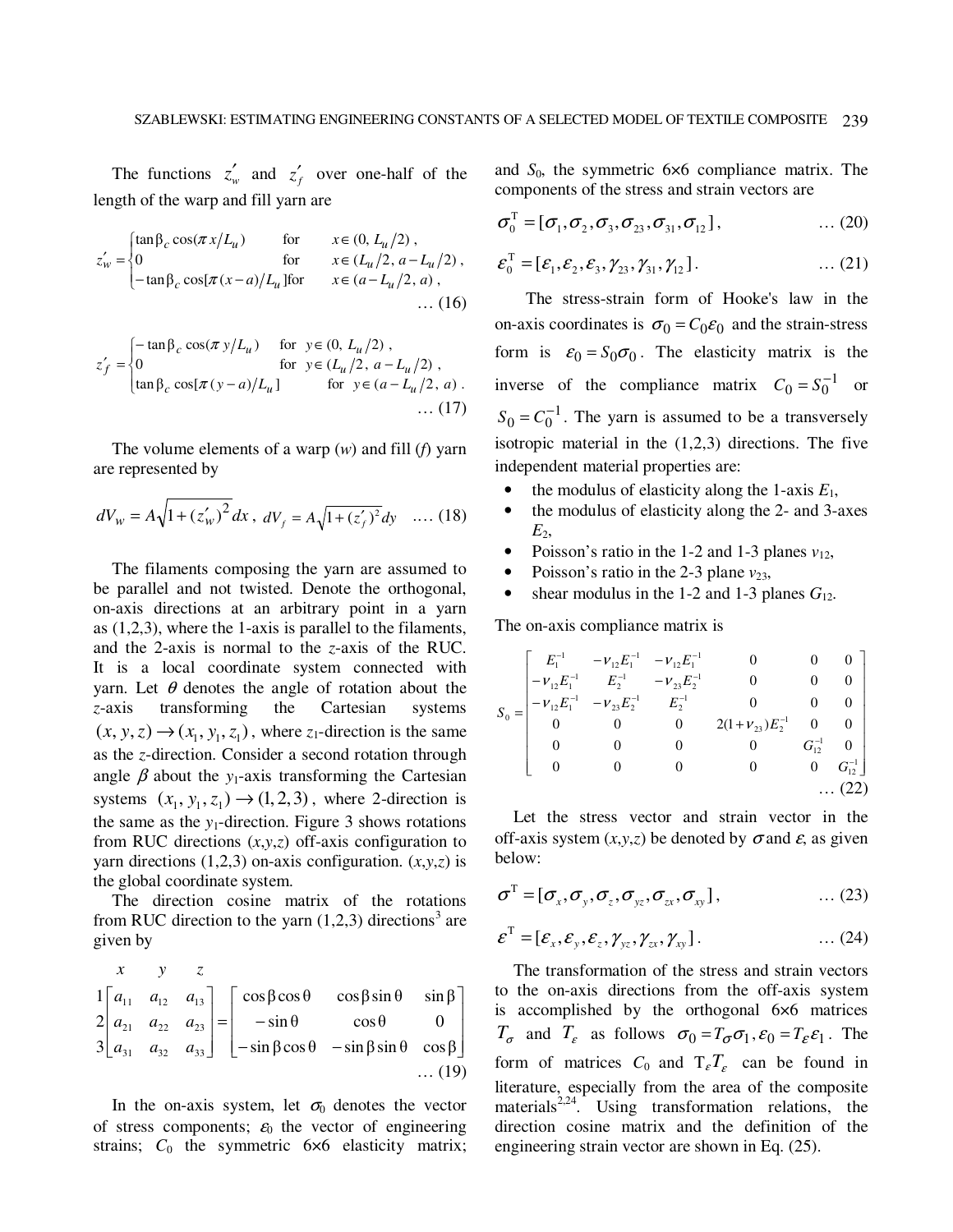$$
T_{\varepsilon} = \begin{bmatrix} a_{11}^2 & a_{12}^2 & a_{13}^2 & a_{12}a_{13} & a_{11}a_{13} & a_{11}a_{12} \\ a_{21}^2 & a_{22}^2 & a_{23}^2 & a_{22}a_{23} & a_{21}a_{23} & a_{21}a_{22} \\ a_{31}^2 & a_{32}^2 & a_{33}^2 & a_{32}a_{33} & a_{31}a_{33} & a_{31}a_{32} \\ 2a_{21}a_{31} & 2a_{22}a_{32} & 2a_{23}a_{33} & (a_{23}a_{32} + a_{22}a_{33}) & (a_{23}a_{31} + a_{21}a_{33}) & (a_{22}a_{31} + a_{21}a_{32}) \\ 2a_{11}a_{31} & 2a_{12}a_{32} & 2a_{13}a_{33} & (a_{13}a_{32} + a_{12}a_{33}) & (a_{13}a_{31} + a_{11}a_{33}) & (a_{12}a_{31} + a_{11}a_{32}) \\ 2a_{11}a_{21} & 2a_{12}a_{22} & 2a_{13}a_{23} & (a_{13}a_{22} + a_{12}a_{23}) & (a_{13}a_{21} + a_{11}a_{23}) & (a_{12}a_{21} + a_{11}a_{22}) \end{bmatrix}
$$

Equation (25)

Substitute the stress and strain transformations into the on-axis material law to get  $T_{\sigma} \sigma_1 = C_0 T_{\varepsilon} \varepsilon_1$ . Next,  $\sigma_1 = T_{\sigma}^{-1} C_0 T_{\varepsilon} \varepsilon_1 = C_1 \varepsilon_1$ , where the off-axis elasticity matrix for the yarn is denoted by  $C_1$ , as shown below:

$$
C_1 = T_{\sigma}^{-1} C_0 T_{\varepsilon} \tag{26}
$$

From the tensor transformation equations it can be shown that the inverse of the stress transformation matrix  $T_{\sigma}$  is equal to the transpose of the strain transformation matrix  $T_{\varepsilon}^T$ , so  $T_{\sigma}^{-1} = T_{\varepsilon}^T$ . Hence, we can write the off-axis elasticity matrix  $C_1$  as

$$
C_1(\theta, \beta) = T_{\varepsilon}^{\mathrm{T}} C_0 T_{\varepsilon} \tag{27}
$$

For the warp yarn angle  $\theta = 0$  and the angle  $\beta = \beta_w(x)$ , and for the fill yarn angle  $\theta = \pi/2$ and the angle  $\beta = \beta_f(x)$ ,  $\beta_w = \arctan(z'_w)$  and  $\beta_f = \arctan(z'_f)$ . The resin matrix is assumed to be homogenous and isotropic. Hence, there are two independent material properties, namely the modulus of elasticity *Er* and Poisson's ratio *Vr*. The compliance matrix for the resin is

$$
S_r = \begin{bmatrix} E_r^{-1} & -\nu_r E_r^{-1} & -\nu_r E_r^{-1} & 0 & 0 & 0 \\ -\nu_r E_r^{-1} & E_r^{-1} & -\nu_r E_r^{-1} & 0 & 0 & 0 \\ -\nu_r E_r^{-1} & -\nu_r E_r^{-1} & E_r^{-1} & 0 & 0 & 0 \\ 0 & 0 & 0 & 2(1+\nu_r)E_r^{-1} & 0 & 0 \\ 0 & 0 & 0 & 0 & 2(1+\nu_r)E_r^{-1} & 0 \\ 0 & 0 & 0 & 0 & 0 & 2(1+\nu_r)E_r^{-1} \end{bmatrix}
$$
... (28)

The elasticity matrix for the resin is  $C_r = S_r^{-1}$ . From Eqs (8), (16), (17), (18), (27) the phase equivalent elasticity matrices for the warp and fill yarns are expressed as

$$
C_{eqw} = \frac{1}{2Al} \int_{V_w} C_w \, dV_w = \frac{1}{l} \int_0^{2a} C_1(0, \beta_w) \sqrt{1 + (z'_w)^2} \, dx,
$$
\n(29)

$$
C_{eqf} = \frac{1}{2Al} \int_{V_f} C_f \, dV_f = \frac{1}{l} \int_{0}^{2a} C_1(\pi/2, \beta_f) \sqrt{1 + (z'_f)^2} \, dx
$$
\n.... (30)

The resin is assumed to be homogeneous and isotropic, so its equivalent elasticity matrix is equal to its elasticity matrix, i.e.

$$
C_{eqr} = \frac{1}{V_r} \int_{V_r} C_r \, dV = C_r \quad \dots \quad (31)
$$

It turns out that the equivalent elasticity matrices for the warp and fill yarns are the same if the integrations in Eqs (29) and (30) are performed over the interval from 0 to *a* as for the interval of *a* to 2*a*. As a result, we can integrate over one quarter of the RUC to determine the equivalent moduli for the entire RUC, as given below:

$$
C_{eqw} = \frac{2}{l} \int_{0}^{a} C_{1}(0, \beta_{w}) \sqrt{1 + (z_{w}')^{2}} dx, \qquad \dots (32)
$$

$$
C_{eqf} = \frac{2}{l} \int_{0}^{a} C_{1} (\pi/2, \beta_{f}) \sqrt{1 + (z_{f}')^{2}} dy \dots (33)
$$

The integrations indicated in Eqs (32) and (33) have been calculated numerically using a computer program in Mathematica environment by Wolfram  $Research<sup>25</sup>$ .

Note that  $C_1(0, \beta_w)$  and  $C_1(\pi/2, \beta_f)$  are the elasticity matrices for the warp and fill yarns in the global coordinate directions (*x*,*y*,*z*) so-called off-axis system (Fig. 3). The equivalent elasticity matrix *Ceq* of the RUC is calculated using Eqs (9) and (10).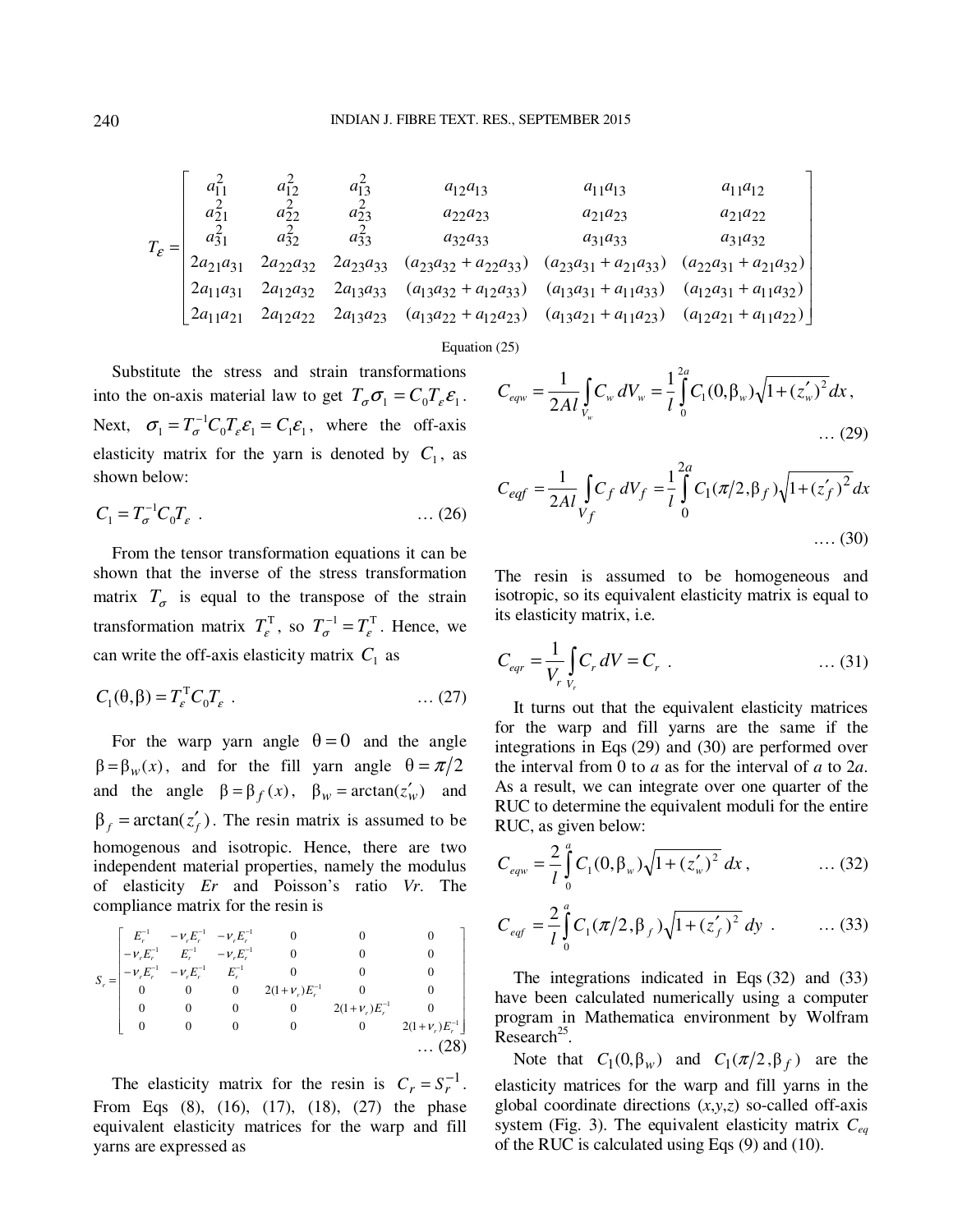## **3 Results and Discussion**

The numerical results for the effective moduli of FRP composite have been presented below. The calculations were made for the following geometric parameters: volume fraction  $V_f = 0.64$ , diameter of filament  $d_f = 0.007$  mm, yarn spacing  $a = 1.411$  mm, yarn packing density  $p_d = 0.75$ , and number of filaments from  $n = 2000$  to  $n = 6000$ . The geometric parameters (Table 1) were obtained using procedures described earlier<sup>23</sup>. The composite used was an epoxy resin as the matrix, and fibre glass yarn for the plane wave fabric as the reinforcement. Yarn and resin properties are presented in Table 2.

Next, computer program (created in Mathematica environment) has generated results in the form of engineering constants (Table 3). It should be pointed out that only a fragment of results has been included in the tables. For comparison, Table 3 presents engineering constants obtained by Naik's model<sup>9</sup> (in parenthesis).

The results obtained are the same as obtained from Naik for very small crimp angles, but differ as the crimp angle increases. These differences for increasing crimp angles are expected, since the preform geometry<sup>9</sup> is limited to small crimp angles.

| Table 1—Geometric parameters of the model |        |        |          |          |             |  |  |  |
|-------------------------------------------|--------|--------|----------|----------|-------------|--|--|--|
| Number                                    | a      | t      |          | $L_u$    | $\beta_c$   |  |  |  |
| of filaments                              | mm     | mm     |          | mm       | deg         |  |  |  |
| 2000                                      | 1.411  | 0.0857 |          | 0.5869   | 12.90       |  |  |  |
| 4000                                      | 1.411  | 0.1739 |          | 0.6297   | 23.50       |  |  |  |
| 6000                                      | 1.411  | 0.2666 |          | 0.6826   | 31.53       |  |  |  |
| Table 2-Yarn and resin properties         |        |        |          |          |             |  |  |  |
| Material                                  | $E_1$  | $E_2$  | $G_{12}$ | $v_{12}$ | $v_{23}$    |  |  |  |
|                                           | GPa    | GPa    | GPa      |          |             |  |  |  |
| Yarn                                      | 144.80 | 11.73  | 5.52     | 0.23     | 0.30        |  |  |  |
| Resin                                     | 3.45   | 3.45   | 1.28     | 0.35     | 0.35        |  |  |  |
|                                           |        |        |          | Table 3- | Engineering |  |  |  |

Besides, if the fibre volume fraction specified for the unit cell is too small, it is necessary to add an additional resin layer (not considered by Naik) of thickness  $t_r$  to the unit cell (Fig. 2). Compared with the results obtained by Naik $9$  it can be pointed out that the effective Young moduli and shear moduli are essentially the same as obtained by Naik<sup>9</sup> for  $n = 2000$  (where *n* is the number of filaments). As the number of filaments in the yarns increases, the effective in-plane moduli  $E_{xx}$ ,  $E_{yy}$ ,  $G_{xy}$  decrease and the transverse moduli  $E_{zz}$ ,  $G_{yz}$ ,  $G_{zx}$  increase. The Young moduli  $E_{xx}$ ,  $E_{yy}$ ,  $E_{zz}$  from the analysis are, in general, less than those from the earlier analysis<sup>9</sup>, but transverse shear moduli  $G_{yz}$ ,  $G_{zx}$  are greater than those obtained eralier<sup>9</sup>. The in-plane Poisson ratio  $v_{xy}$  decreases with increasing *n*, and the in-plane



Fig. 2—Cross-section of representative unit cell (RUC) along the warp yarn [2*a*×2*a–*the dimensions of the RUC; *H*–the thickness of the RUC; *t*–thickness of the yarn; *tr*–thickness of resin layer; *L*<sub>*u*</sub> –undulation length; and β*<sub>C</sub>* –crimp angle]

| Number of<br>filaments | $E_{xx} = E_{yy}$ | $E_{zz}$<br>GPa | $G_{vz} = G_{zx}$<br>GPa | $G_{xy}$ | $v_{xy}$<br>$\overline{\phantom{0}}$ | $v_{xz} = v_{yz}$<br>$\overline{\phantom{a}}$ |
|------------------------|-------------------|-----------------|--------------------------|----------|--------------------------------------|-----------------------------------------------|
|                        | GPa               |                 |                          | GPa      |                                      |                                               |
| 2000                   | 66.0648           | 11.4475         | 5.0405                   | 4.8886   | 0.03292                              | 0.35231                                       |
|                        | (66.0613)         | (11.4495)       | (5.0415)                 | (4.8885) | (0.03292)                            | (0.35232)                                     |
| 4000                   | 62.2436           | 11.6091         | 6.3593                   | 4.8646   | 0.01937                              | 0.44319                                       |
|                        | (62.3531)         | (11.6922)       | (6.3138)                 | (4.8648) | (0.02021)                            | (0.43692)                                     |
| 6000                   | 57.4660           | 12.4008         | 7.8662                   | 4.8313   | 0.01828                              | 0.51117                                       |
|                        | (58.3916)         | (12.8242)       | (7.5309)                 | (4.8343) | (0.00858)                            | (0.47495)                                     |